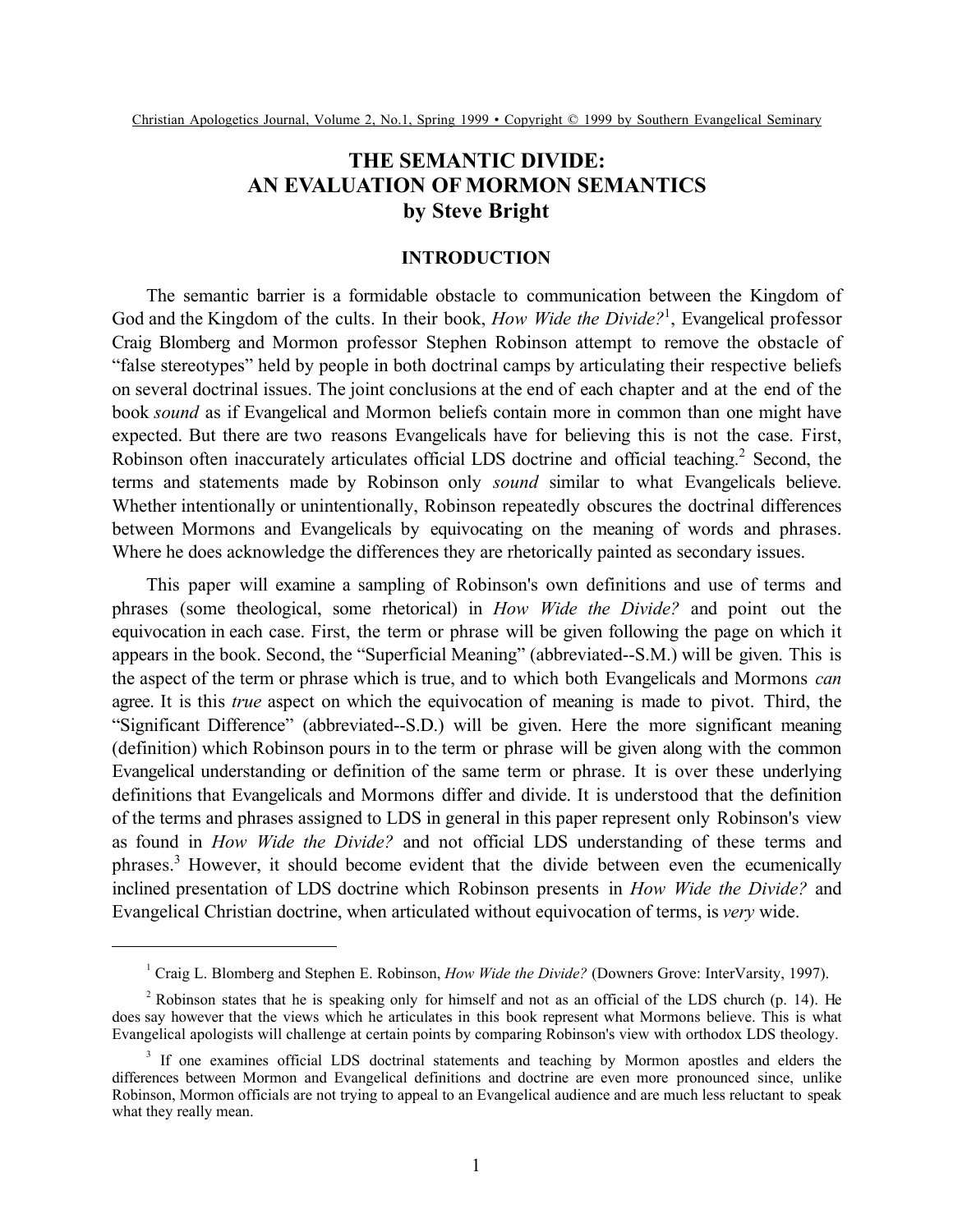## **TERMS AND DEFINITIONS: SUPERFICIAL MEANING AND SIGNIFICANT DIFFERENCES**

(p. 10) "We both interpret Scriptures *literally*." S.M.--LDS and Evangelicals both reject liberal attempts to completely allegorize or mythologise Scripture. S.D.--LDS have little or no legitimate hermeneutical constraints as to which Biblical texts should be interpreted literally and which should not. For example, Mormons interpret many Biblical anthropomorphisms literally, resulting in the belief that God has a body. Evangelicals constrain literal interpretations of biblical passages by way of literary context, as well as theological and philosophical consistency, thereby precluding absurd literal interpretations (e.g., God's protective "wing" cannot be a literal wing, neither can his "arm" be a literal arm).

(p. 15) "There is such a thing as LDS *orthodoxy*." S.M.--The LDS church has a doctrinal standard. S.D.--This standard is not fixed but is defined by the Standard Works of the Church *as interpreted by* the General authorities of the Church, namely, the current apostles and prophets. Robinson states that because the LDS have "no professional clergy, no creeds or catechisms, and no theologians in the strict sense . . . [p]ure LDS orthodoxy can be a moving target" (p. 14). Evangelicals believe orthodoxy is fixed cannot be *reinterpreted* under the guise of "new revelation." God-given new revelation would never *change* previous doctrine or orthodoxy, only orthopraxy.<sup>4</sup> Hence, a body of doctrine which can be conveniently changed by LDS apostles or prophets cannot be considered orthodoxy.

(p. 16) *"New Testament Christianity* is true Christianity." S.M.--First Century Christianity is the only objective standard by which to define true Christianity. S.D.--LDS understand the record of New Testament Christianity as found in the Bible according to the revelations of Joseph Smith (which, in addition to the Bible, comprise the LDS Standard Works) and as interpreted by current LDS apostles and prophets, and excludes Post-New Testament Church councils and creeds. Evangelicals interpret New Testament Christianity as found in the Bible on the basis of objective historical (internal and external) and archaeological evidence which includes the Post-New Testament Church councils and creeds.

(p. 18) "The *gospel*." S.M.--The Good News of salvation. S.D.--The differences will become apparent as other relevant soteriological terms are examined in this paper.

(p. 18) "The *Fatherhood of God*." S.M.--God's relation to man is that of a Father. S.D.. Mormons believe this relationship is literal, i.e., God and man are the same *ontologically* ("God and humans are the same species of being . . ." [p. 18] ), and man is the *literal* offspring of God. Evangelicals believe the word "Father" in reference to God is figurative. It does not refer to the ontological nature of God and believing humans or to a literal, physical relationship, but to their personal relationship. God relates to believers personally as a Father relates to his children.

(p. 18) "The *brotherhood of humanity*." S.M.--All men are literally related to one another. S.D.--Mormons define this relationship spiritually, based on mankind's being the spiritual

<sup>&</sup>lt;sup>4</sup> Even the new revelation of grace by Jesus in the New Testament did not change Old Testament doctrine, only Old Testament practices.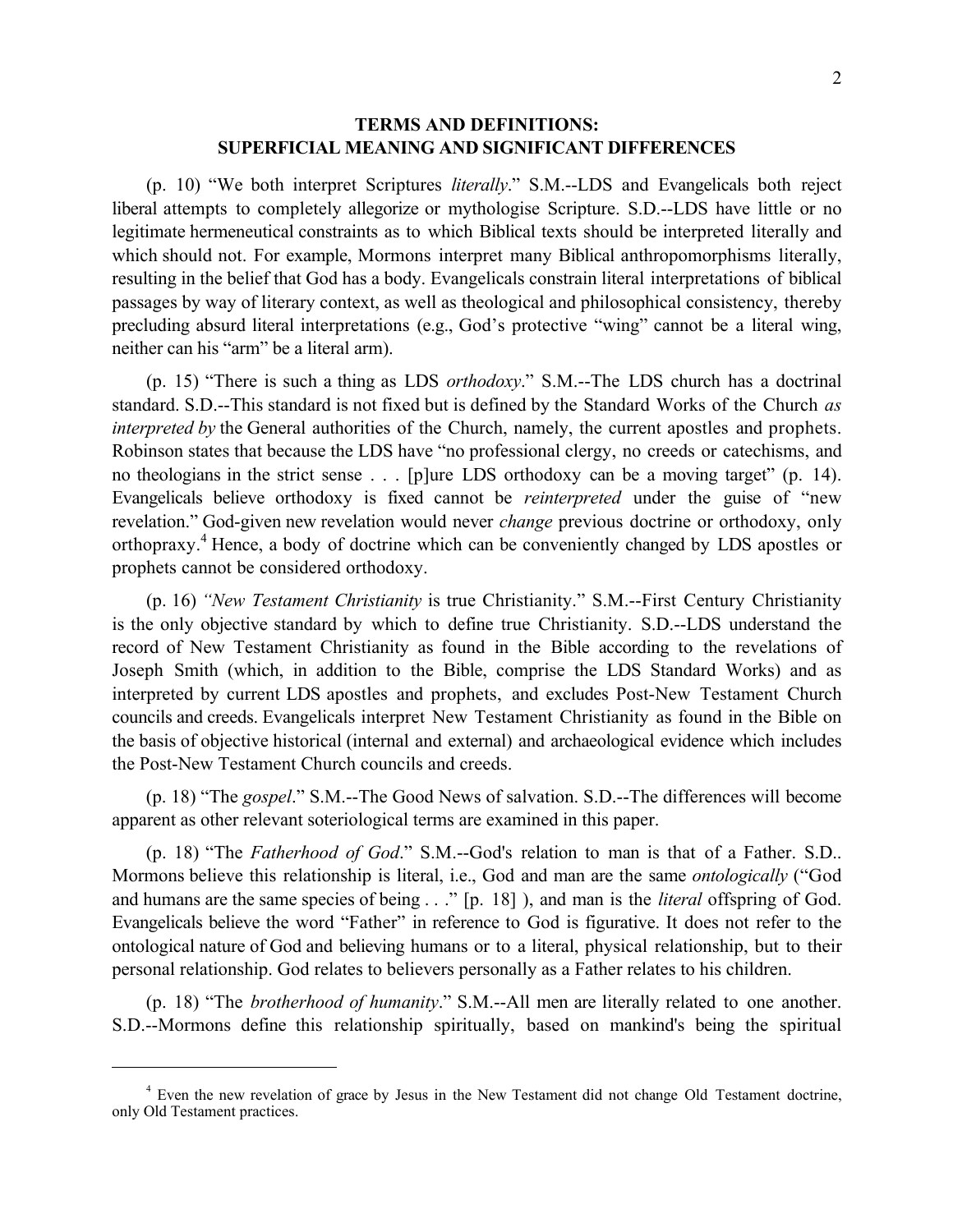offspring of God the Father in a premortal existence. Evangelicals limit this relationship to mankind's genealogical relation as descendants of the first human couple Adam and Eve.

(p. 18) "*Premortal existence*." S.M.--The persons on this planet existed *in some sense* prior to having physical bodies. S.D.--LDS believe this sense is literal. Prior to the creation of this world we existed as spirit beings, being the literal offspring of God. Evangelicals (generally) understand our premortal existence only in the sense of our being in God's mind *potentially* before we existed *actually*.

(p. 19) "*Families are forever*." S.M.--Earthly familial relationships endure in the resurrection. S.D.--LDS believe "families that come to Christ jointly can, through living and obeying Christ's gospel, be sealed together forever" (p. 19). Evangelicals believe saved family members certainly will know and relate to each other in eternity, but there is no Biblical basis for our being *sealed* together according to our earthly familial relation based on a joint profession of faith.

(p. 19) "*Broader doctrinal framework* into which LDS places the gospel." S.M.--A doctrinal framework that is more encompassing but *coherently includes* particular doctrinal points. S.D.-- LDS have a "different ontological frame or view of the nature of the universe into which Mormon's fit the gospel" (p. 19). In this ontological framework God and Man are the same species, and "the main purpose of the gospel of Christ is therefore not so much to get us to heaven as it is to get us home" (p. 18). "God's work is to remove the distinctions and barriers between us and to make us what God is" (p. 81). Evangelicals have an ontological framework in which God and man are distinct species. God's work is to remove the distinction of *holy* and *unholy* and the barrier of our *sin*, not to make us what He is. For Evangelicals an ontological framework in which God and man *are* the same species cannot *coherently include* a doctrine in which God and man *are not* the same species. "Broader" is not a synonym for "different" as Robinson would like it to be. The LDS ontological framework is *different* (as Robinson admits) from the Evangelical ontological framework, not merely broader, therefore, the message of salvation understood within each framework must necessarily be different.

(p. 19) "Doctrinal matters of *secondary importance*; *other areas*." S.M.--These are doctrines on which one's eternal salvation does not rest. S.D.--LDS do not believe salvation rests on one's ontological framework, i.e., salvation does not rest on whether we believe we are *finite humans* being saved by an infinite God, or whether we believe we are *fallen gods* being saved by another God in order to again become gods. Evangelicals believe the most fundamental doctrine is that God is--and we are not Him. A desire to be gods (rulers of our own worlds) is what precipitated mankind's fall, the devastating results being that from which we need salvation. Therefore, one's ontological framework (regardless the level of sophistication) is in this regard certainly of primary importance to one's salvation.

(p. 55) "*Scripture*." S.M.--Inspired revelation from God. S.D.--Robinson states that the LDS use the term "in a loose sense for any inspired communication." That is, some "Scripture" is private . . . and has no normative force on the doctrines of the Church. . . . [A] more exact equivalent for what Evangelicals mean by "Scripture" is the LDS term "the Standard Works," which refers only to the normative, canonized LDS Scriptures--the primary source of official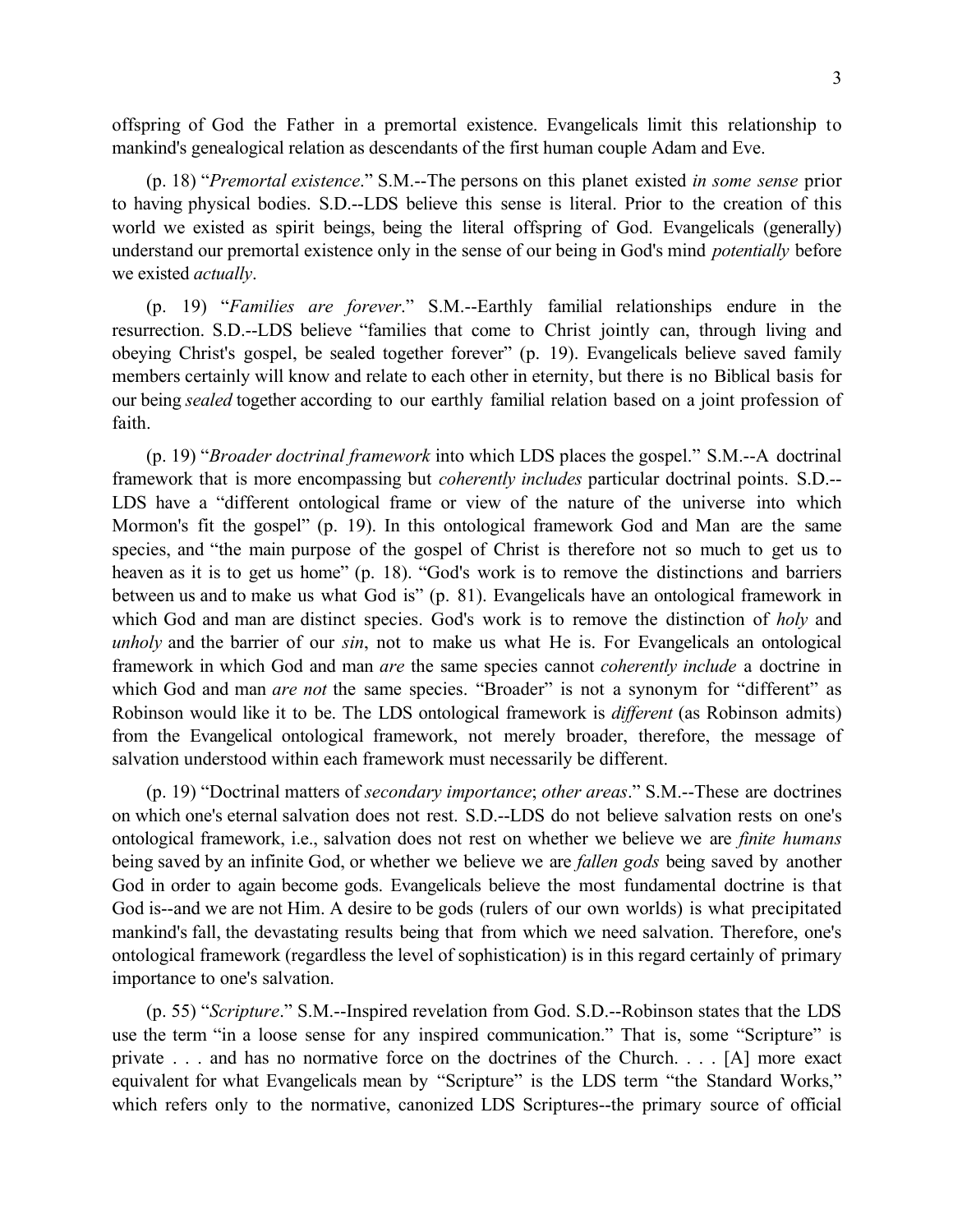doctrine for the Church" (p. 204-5). Evangelicals likewise apply this term to any inspired communication from God. However, Evangelicals believe that *all* Scripture has a normative force on the doctrines of the Church, and that scripture is the *only* source of official doctrine for the Church.

(p. 56) "*Word of God*." S.M.--The expressed thought of God; divine revelation. S.D.--LDS believe in two levels of divine revelation. Initial, immediate revelation to an apostle or prophet is the "pure" Word of God--"as *word* and *hearing* rather than as text" (p. 57). Written, mediate revelation ("derivative revelation") is subject to human error even when recorded by the apostle or prophet who received it, and is the Word of God only as far as it is transmitted (see "translated" below) correctly from hearing to text. The apostle or prophet receives "what becomes the written Word of God" (p. 58). Divine revelation as written text (recorded revelation) is secondary in authority to immediate revelation (experienced revelation). Evangelicals believe both the mediate and immediate Word of God are *equally* authoritative. Perfect, inerrant mediation of meaning from experienced revelation to recorded revelation is possible and was in fact accomplished in the autographa by inspiration (see "inspiration" below). Jesus and the Apostles attested to the authority of both immediate revelation--"The Word of God dwelt among us," and mediate revelation--"It is written."

(p. 57) "*Scripture is inspired* (*theopneustos*)." S.M.--Scripture is "God-breathed." S.D.-- LDS believe that "what makes [written] Scripture *theopneustos* . . . is not its *written* character but its *revealed* character" (p. 57).<sup>5</sup> Therefore, since written Scripture is mediated revelation then it is only *mediately* inspired. And, since nontextual, directly revealed Scripture is immediate revelation, then it is *immediately* inspired.<sup>6</sup> Therefore, written Scripture "is secondary [in authority] to the original revelation itself" (p. 58). Evangelicals believe that what makes Scripture "God breathed" is that it *is* "God-breathed." Scripture is inspired, *whether spoken or written*, in that "it is a product of His creative power, and so is an authentic disclosure [revelation] of His mind and presentation [revelation] of His message.<sup>7</sup> Written Scripture is equal in authority to the initial revelatory experience, it is secondary only in mode.

(p. 60) "Mormons are as devoted to *the pure New Testament gospel* as Evangelicals are." S.M.--Both are devoted to the verbal statement of the gospel found in the New Testament. S.D.-- The LDS believe that some of the New Testament gospel was lost in the Hellenization of Christianity during the first four centuries and in the corruptions of the great church. The purity, or "fullness" (see "fullness" below), of the gospel had to be restored in the latter days and was

<sup>&</sup>lt;sup>5</sup> This sentence is very ambiguous. It could mean that the revealed characteristic of written Scripture is the *cause* of its inspiration, or it could mean that the characteristic of being revealed is something that is *added to* Scripture thereby rendering it inspired.

<sup>&</sup>lt;sup>6</sup> Robinson argues that the only thing that guarantees correct interpretation of written Scripture is the presence of apostles and prophets. Since the presence of apostles and prophets are necessary in order to *receive* immediately inspired revelation in the first place, then their presence is also necessary to *authoritatively interpret* and apply the correct meaning of it in their communities (p. 58).

<sup>&</sup>lt;sup>7</sup> For a thorough treatment of the concept of inspiration as it relates to human language see James I. Packer, "The Adequacy of Human Language," in *Inerrancy*, ed. Norman L. Geisler (Grand Rapids: Zondervan, 1980), 199.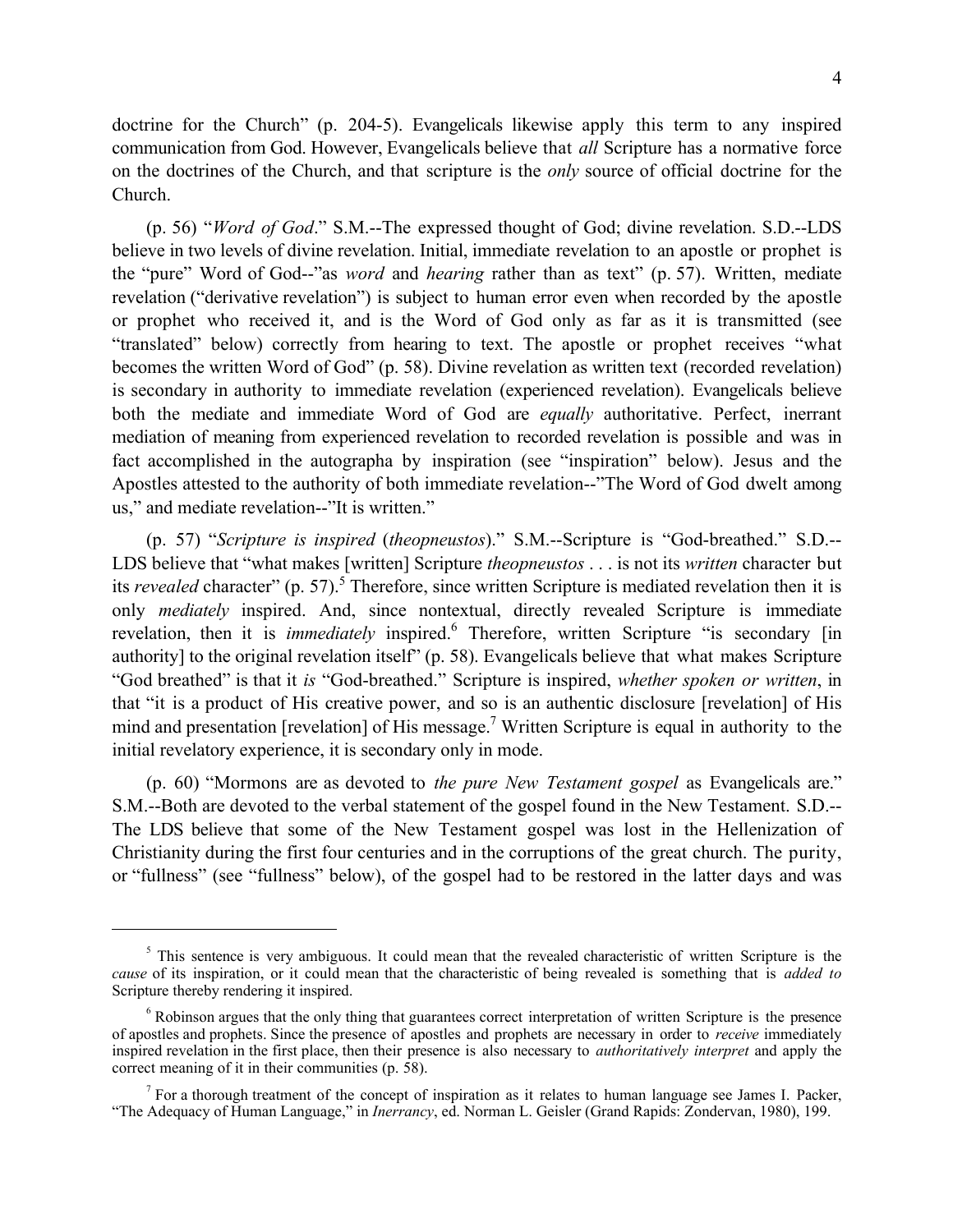restored through the revelations to Joseph Smith (p. 60). The complete gospel has not been available to orthodox Christians (*viz*., LDS) since the second or third century. LDS are devoted to the *restored* New Testament gospel as understood by the theology of LDS apostles and prophets (p. 61). Evangelicals believe God was able to and in fact did preserve the essentials of the New Testament gospel throughout the centuries. The Hellenization of the early church is not equal to nor did it (of necessity) result in the Hellenization of the New Testament gospel. The corruptions of the great church did at times obscure the preaching of the gospel and for which *reformation* was needed, but it was never the case that the "plain and precious" truths were completely lost from the earthly body of Christ and the Bible requiring a restoration. Evangelicals are devoted to the New Testament gospel as understood by the theology of the historic Christian Church.

(p. 61) "The *fullness of the gospel*." S.M.--The content of the gospel message fully revealed. S.D.--LDS believe the gospel message in the Bible had become *corrupt* and the content *incomplete* (see above, "pure NT gospel"). The gospel message is fully revealed only when it contains the "plain and precious truths" restored in the latter days through the revelations to Joseph Smith. The "fullness of the gospel" requires content found only in the Book of Mormon, Doctrine and Covenants, and the Pearl of Great Price (p. 206). Evangelicals understand the phrase "fullness" in two senses. First, the gospel was fully and completely revealed in message and content in the person and work of Christ (cf. John 1:16,17) in the sense that he fulfilled the Old Testament hope of God's divine salvation through the Messiah. Second, though Evangelicals might also use the term in reference to a complete and uncorrupted gospel message in a particular instance in history, they understand it never was the case that the entire content of the gospel message was missing from the earthly body of Christ or the Bible. The Bible has never lacked the information needed for life and godliness (2 Peter 1:3).

(p. 62) "*Prophet*." S.M.-- One who speaks forth God's inspired words. S.D.--LDS use the term in two ways referring to "(1) prophets who hold the apostolic keys of the kingdom and preside over the whole church (like Peter anciently or Gordon B. Hinckley today) and (2) local individuals who exercise the gift of prophecy in a more limited stewardship (like Agabus)." (p. 62) LDS believe that *all* apostles are prophets in the first sense, and therefore "do not often distinguish between apostles and prophets, but customarily use the term *prophet* for both." (p. 62) Evangelicals use the term in three ways referring to: (1) Old Testament individuals who did both *forth-tell* God's message and *foretell* events of the immediate and distant future with 100 percent accuracy; (2) New Testament individuals whose words and actions were specially prompted by the spirit<sup>8</sup>; and (3) New Testament individuals who foretold the future with  $100$ percent accuracy. Evangelicals believe the apostolic office was limited to those who were eyewitnesses of the resurrected Jesus, and who were given special miraculous "signs of an apostle" authenticating their authority as representatives of Christ in founding his church.<sup>9</sup>

<sup>&</sup>lt;sup>8</sup> It is debatable whether in the New Testament having the gift of prophecy made one a prophet or whether God made one a prophet and subsequently gave that one the gift of prophecy.

<sup>9</sup> For a succinct argument against the possibility of apostolic succession see Norman L. Geisler in *Roman Catholics and Evangelicals: Agreements and Differences*, (Grand Rapids: Baker, 1995) pp. 206-13.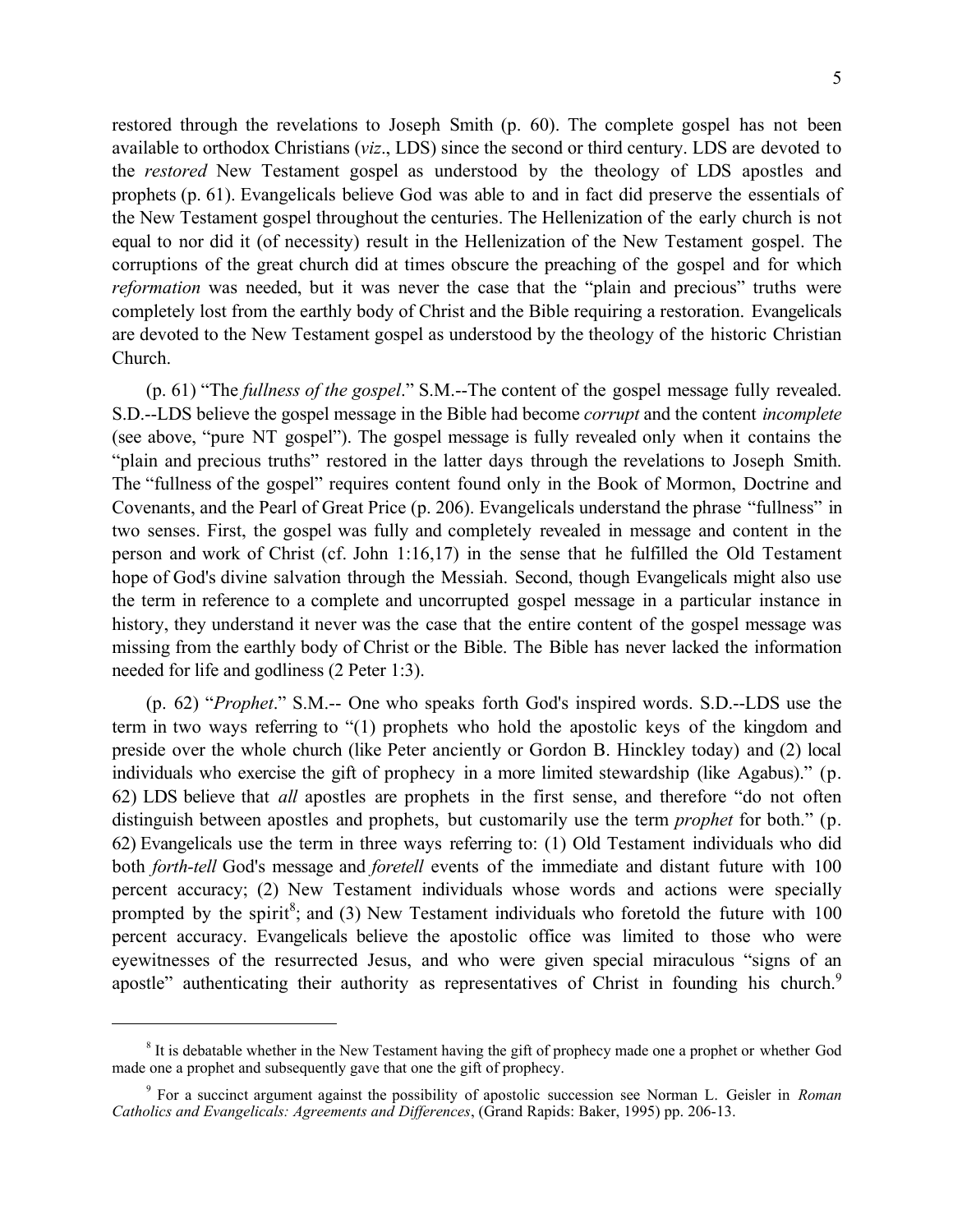Evangelicals believe that since LDS "apostles" (including Gordon B. Hinckley) do not meet these qualifications they have no legitimate claim to apostolic authority. Evangelicals distinguish between the office of apostle and the office of prophet and therefore *do not* apply the term prophet to both.

(p. 64) "*Translation*" (i.e. textual). S.M.--The process of rendering one text from another text. S.D.--For the LDS "*translation* is a broad term . . . which, when applied to the Scriptures, refers to the whole process by which they have come into our hands, including copying, editing, redacting, revising, clarifying, translating, printing, transmitting or even interpreting" (p. 205). It is in this broader sense of the term that the Joseph Smith Translation (JST), which starts with the King James English and ends up still in English, can be considered a "translation" (p. 207). Therefore, for LDS a "translated" text could be in the *same language* as, and have a *different meaning* from the original text. Evangelicals understand that certain physical functions are the *necessary* means of producing an actual translation. But only one thing is *sufficient* to produce translation, i.e., the rendering of the *meaning* of a text from one language into *another* language. This is the definition, purpose, and goal of translation. Evangelicals understand that translation, when done properly, changes only the language and *not* the meaning. For Evangelicals a correctly "translated" text must be in a *different language* from, while retaining the *same meaning* as the original text.

(p. 79) "*No man has ever seen God*." S.M.--No *mere* human has ever seen God. S.D.-- LDS believe that God cannot be seen by *mere* humans, but God can be seen by *exalted* humans. Humans can be lifted up beyond their "merely" human condition and literally see God (p. 79).<sup>10</sup> The ontological limitation which keeps us from being able to see God applies only to our mortal existence. Once man has "become what God is" we will be able to see God's material body. Evangelicals believe that inability to see God has to do with the nature of God not with the mortal condition of man. The nature of God is *to be* (Ex 3:14)*.* He is the ground of all being and as such cannot be subject to change, i.e., he cannot *become* other than he is. Matter exists in time and space and is subject to change. Therefore, since God cannot be subject to change, and since he

<sup>&</sup>lt;sup>10</sup> Robinson states that "certain Scriptures, which the LDS take *literally* . . . confirm that "mere" human beings can be lifted by God above their "merely" human condition and then see God spiritually." (p. 79) Here he is saying that exalted humans have *literally seen God spiritually*. Evangelicals agree that the *act* of seeing is literal (e.g., Gen 32:30; Mt 5:8, etc.), what we deny is that the *object* of this literal sight is a literal *body*. This is clearly what Robinson is trying to prove, i.e., that God has a literal, corporeal body that can be seen. So his categorical argument, "Things that can be seen have literal physical bodies, God has been seen *spiritually*, therefore, God has a literal physical body" is invalid because it equivocates between *physical* sight and *spiritual* sight.

Robinson's other categorical argument in this regard is also invalid, "If the Bible makes no unambiguous statement denying the materiality of the Father, then we need not deny the materiality of the Father, the Bible makes no such statement, therefore, "we may . . . think of him either as having a body or as not having a body without "contradicting" the Bible" (p. 79). This argument commits the formal fallacy of affirming the antecedent. In other words, it could be the case that there are valid reasons other than unambiguous Biblical statements which are sufficient cause for us to deny the materiality of the Father. Robinson admits that these reasons come from philosophy, but he makes no argument for why he believes them to be invalid other than that they are not unambiguously stated in Scripture.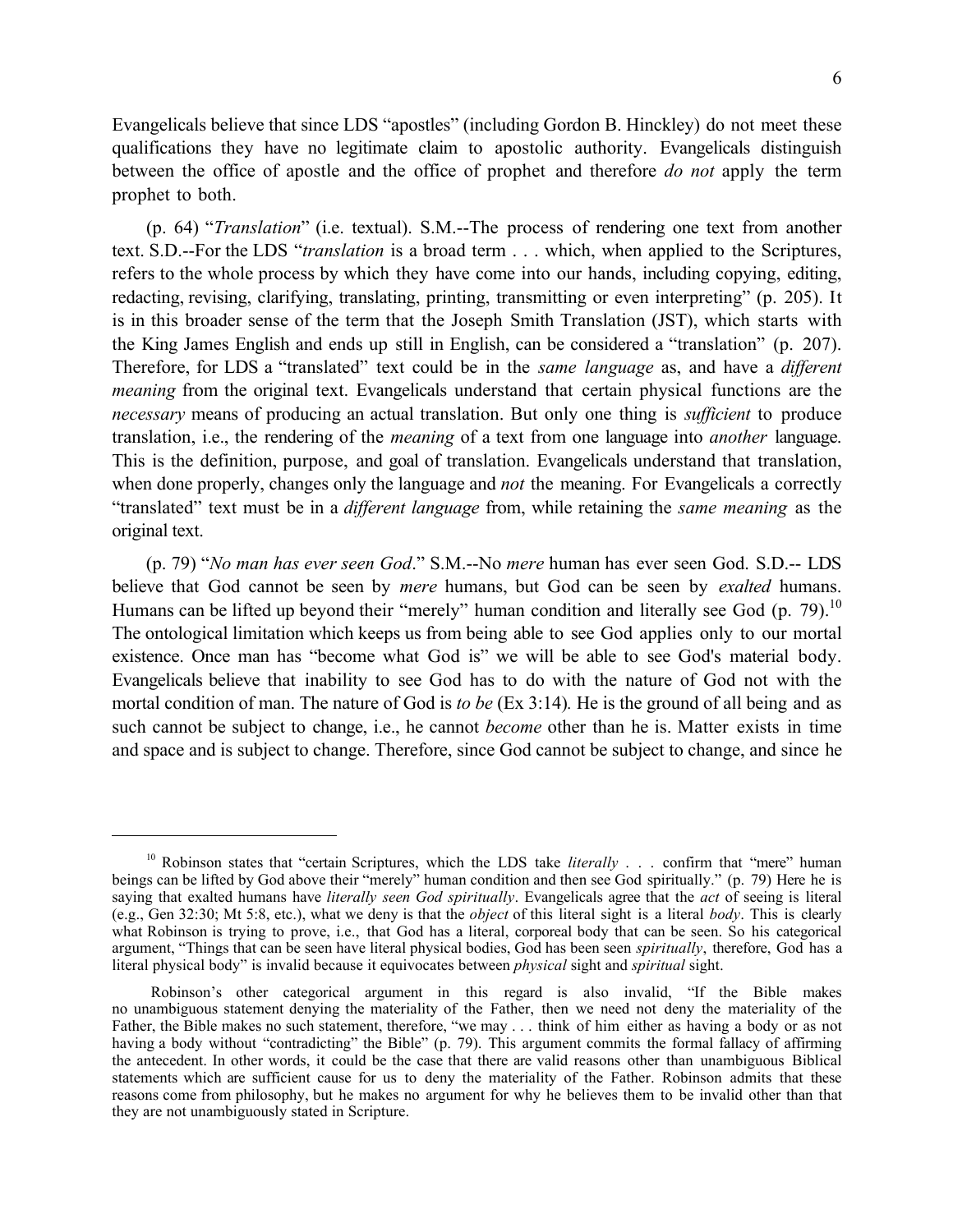does not exist in space and time, he cannot be material.<sup>11</sup> Even if man could be "exalted" to a state of divinity (he cannot), God's essence would still be immaterial and therefore invisible to the physical eye. God can only be seen figuratively, that is, spiritually.

(p. 80) "Mankind is created in *the image of God*." S.M.--Mankind is created with characteristics which God possesses. S.D.-- LDS take this literally. "By definition an image is the representation of physical qualities" (p. 80). Therefore, God has a physical image and mankind was created in it (p. 80). Evangelicals believe that God has an image in which we are created, but this image is not literal. "Image" is not by definition limited to representation of physical qualities. The image of God exists "formally in human personality (moral responsibility and intelligence) and materially in the knowledge of God and his will for humankind."<sup>12</sup> Even if "image" in some sense includes *our* physical qualities (as it seems to in Gen 1:27, "male and female" created in God's image) the non-materiality of God precludes this from being the material aspect of our physical qualities.

(pp. 80, 82) "*Partake of the divine nature*." S.M.--Possessing by regeneration the characteristics of God. S.D.--LDS take this quite literally; the saved person can *become* exactly what the resurrected and glorified Christ is, *viz*., divinity. "God's work is to remove the distinctions and barriers between us and to make us what God is" (p. 81). Robinson's argument is: Jesus is divine, the saved become like Jesus (ontologically), therefore, the saved become divine (p. 81).13 Evangelicals have an ontological framework in which God and man are distinct species. God's work is to remove the distinction of *holy* and *unholy* and the barrier of our *sin*, not to remove ontological distinctions in order to make us what he is. Becoming like Jesus does not refer to his ontological nature but to his moral nature. In the context of 2 Pet 1:3-4 becoming partakers of the divine nature means we share in the moral aspect of that nature not the ontological aspect.

<sup>&</sup>lt;sup>11</sup> The fact that Jesus was God and yet had a body is not a theological or philosophical problem since he had two natures and his material body belonged to only one of them. Jesus (the God-Man) did not have a material body as *God* but as *man*.

<sup>&</sup>lt;sup>12</sup> "Image of God," in *The Concise Evangelical Dictionary of Theology*, 1991 ed., ed. Walter A. Elwell, 239-40.

<sup>&</sup>lt;sup>13</sup> Robinson says "the logic of the Scriptures is inescapable: (1) Jesus Christ is divine, and (2) through the atonement and the grace of Christ the saved become one with Christ, become like him (1 Jn 3:2) and receive his image and glory (Jn 17:21-23; 2 Cor 3:18). Therefore, (3) through the atonement of Christ the saved become in some sense divine" (p. 81). But Robinson has committed a simple four term fallacy. The predicate in the second premise ("one with Christ," "like him," "his image and glory") is not the same as the predicate in the first premise ("divine"). To simply state they are the same is not inescapable logic but circular reasoning. But even if we supply the missing premise the argument is still not proven sound. That must be done on the levels of exegesis, theology and philosophy. Evangelicals know the argument is unsound because (a) in their Scriptural context those terms do not mean "ontological nature of divinity," and (b) theologically and philosophically it is impossible for humans to *become* divine. 2 Peter 1:4 says that what the saved *become* is *partakers* (koinönoi, fellowshippers, sharers) of the divine nature, which is a relational term not an ontological term.

Two additional things must be pointed out regarding this argument. First, that "the saved become *in some sense* divine" is not a very watertight conclusion to an "inescapable" argument. Second, Robinson is unjustified in this use of logical deduction built on Scriptural premises when he denies the early church councils and Evangelical systematic theologians the use of the same tool. This use is especially unjustified since he states of the Mormon conclusion: "We do not deduce this by philosophical argument; it is flatly stated in the New Testament" (p. 81).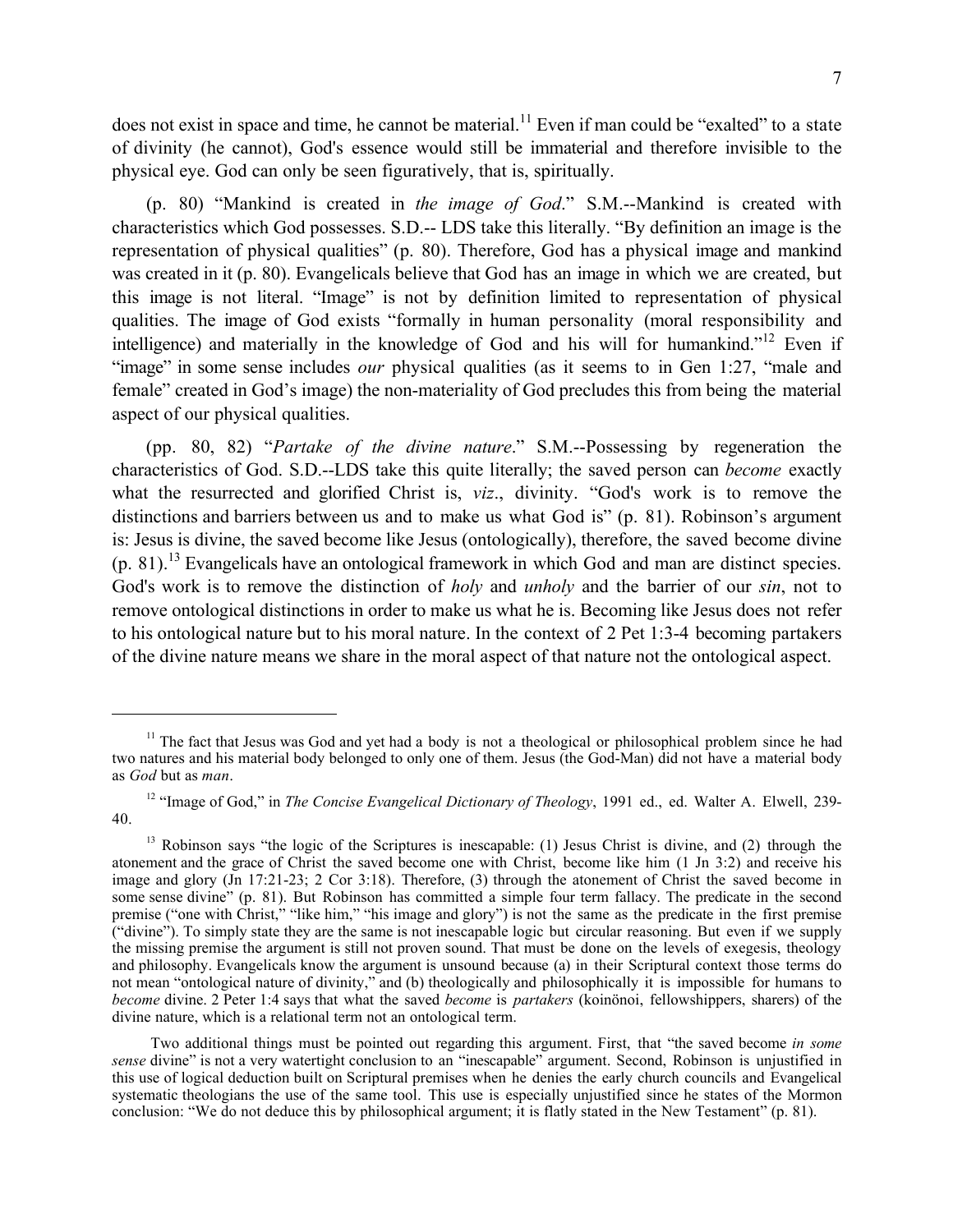(pp. 80, 81) "*Children*"; *"offspring*"; "*begotten*"; "*heirs*" (-*of God*). S.M.--Some (or all) humans are related in some way to God. S.D.--LDS take these terms literally and apply them to regeneration. In LDS theology God, along with a human female counterpart, fathered (sexually) the premortal spirits of humans. Our relationship is therefore ontological. Hence, in LDS soteriology these terms are all in reference to regeneration of the saved man's *ontological* nature. "We are his offspring . . . , and offspring grow up to be *what* their parents are" (p. 80, emphasis added). Evangelicals believe none of these terms refer to a physical reproductive (i.e., sexual) connection between our ontological nature and God's. In context, the first three terms are figurative, the last positional: (Rom 8:15-17) *children* = spiritual children by adoption; (Acts 17:28-29) *offspring* = creations of God; (1 Pet 1:3) *begotten* = spiritual birth; (Rom 8:15-17) *heirs* = recipients of heavenly rights and privileges.

(p. 82) "Believers are *one in Christ as the Father and Son are one*." S.M.--In Jesus believers possess a unity which like the Father and the Son's unity is both *qualitative* and *quantitative*. S.D.--LDS believe this oneness is ontological. They believe that Jesus bridged the gulf between fallen humanity and exalted divinity so that, "in our saved and glorified state we will be what God is . . . , even in God's so-called incommunicable attributes" (p. 82). Oneness refers to the qualitative unity *of divine attributes* between God and humanity and the quantitative unity *as divine nature.* Evangelicals believe the barrier which Jesus Christ bridged between fallen humanity and exalted divinity was a moral barrier not an ontological barrier. The oneness referred to in John 17:21-23 is the qualitative unity *of fellowship* between believers and the quantitative unity *as a spiritual body* of believers.

(p. 129) "The *Trinity*; *One God in three persons*." S.M.--God is one *in some sense* while at the same time three *in some sense.* S.D.--LDS believe God's oneness is not ontological but figurative.14 God is one in the sense of "oneness of mind, purpose, power and intent" (p. 129). The Son and the Holy Spirit are "God" only as they are one with the Father in the Godhead (p. 132). God is three in the sense of persons *and* being. The Father and the Son can remain separate beings with separate and individual bodies. The LDS "trinitarian" formula is: "One God (mind, purpose, power and intent) in three beings" (p. 132). Evangelicals believe God's oneness is ontological and not merely figurative.15 God is one in the sense of being, and cannot be more than one being.16 God is three in the sense of persons. The Evangelical Trinitarian formula is: "One God (one being) in three persons."

<sup>&</sup>lt;sup>14</sup> By implication this says the nature or essence of God as God is not *being*. But this contradicts Ex 3:14, "I *am,*" literally, "I *be*." See also footnote 15.

<sup>&</sup>lt;sup>15</sup> Evangelicals also understand that the Son and the Father's ontological oneness spoken of in John 14:11 is not limited by the figurative oneness spoken of in John 17:21-22 and therefore can acknowledge God's oneness in both senses. However, in the orthodox Trinitarian formula "One God in three persons" God's oneness is understood as ontological oneness of being.

<sup>16</sup> St. Thomas Aquinas argued that because God's *essence* and *existence* are the same God's *being* cannot be multiplied. "Whatever individuates a common essence is not multiplied. Although many men can exist, this particular man can only *be* one. If any essence, therefore, is individuated through itself, it cannot be multiplied. But the divine essence is through itself individuated, inasmuchas God's essence is not distinct from his existence, since we have proven that God is his essence." *Compendium of Theology*, c. 15 quoted from *An Aquinas Reader* (Garden City, NY; Image Books, 1972) ed. Mary T. Clark, pp. 125-6.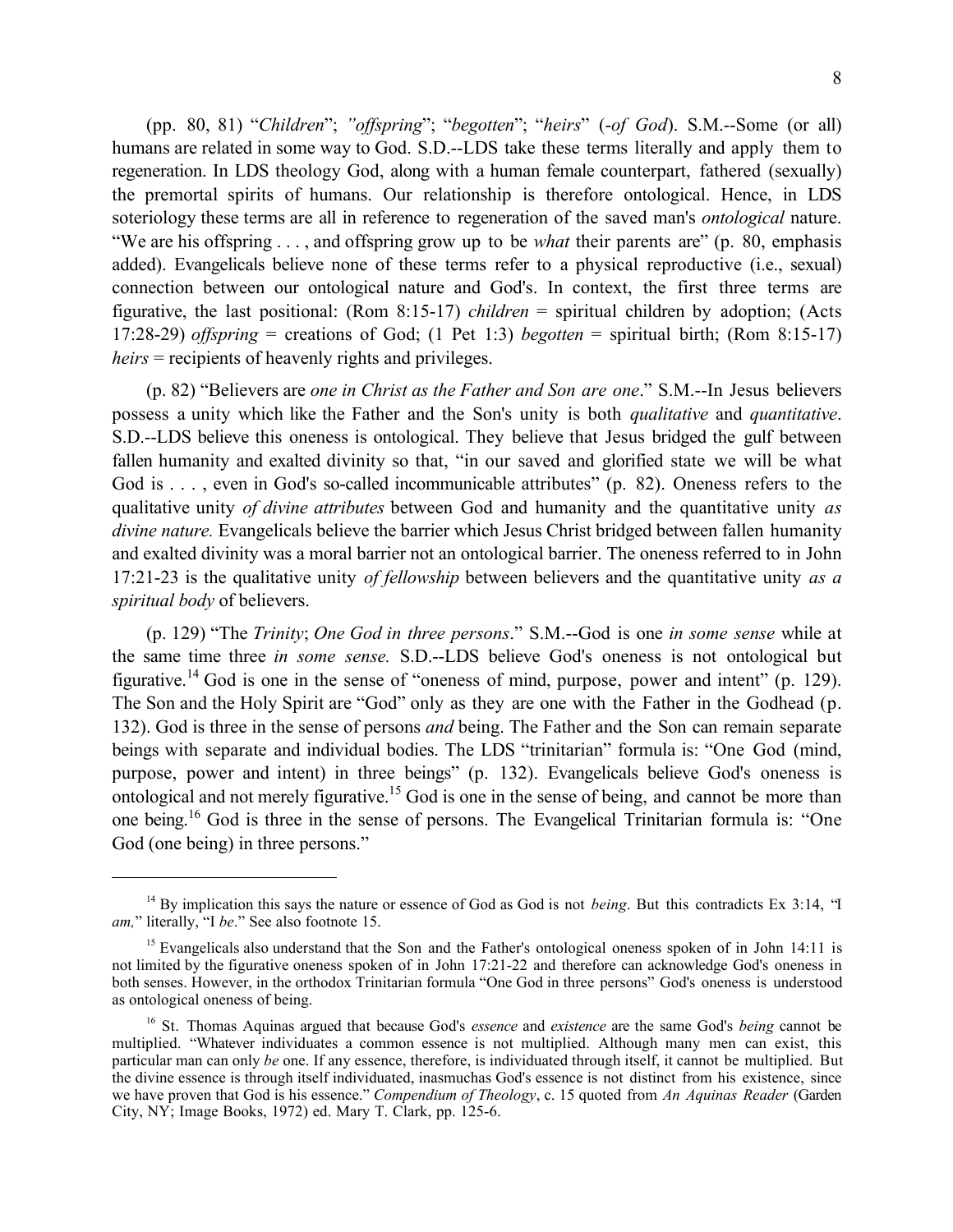9

(p. 86) "*god*s." S.M.--Divine beings separate from and above humanity in nature and power. S.D.--LDS believe those called "gods" in the Bible exercised divine power. Saved men will be exalted by God's grace to be "gods." Such beings "participate in the divine nature and exercise divine powers, including the power of creation . . ." (p. 88). These beings forever remain subordinate to God and contingent upon him for there existence. Mormons believe the existence of many gods is not polytheism. Evangelicals believe there can be only one infinite, perfect being.<sup>17</sup> This being is the ground of all being and is not contingent. Humans cannot become what God is, since contingent being cannot become non-contingent being, caused being cannot become uncaused being, and finite being cannot become infinite being. Evangelical believe the description "gods" (e.g., Ex 7:1; Ps 82:1-6; Jn 10:34-36) is used in a figurative sense and does not indicate the existence of other gods besides Jehovah God. Evangelicals believe the existence of many gods is polytheism.

(p. 134) "The *full divinity of Jesus*." S.M.--Jesus is divine in his being. S.D.--LDS believe Jesus' divine being is separate and distinct from that of the Father and the Spirit. Jesus is the archetype of the kind of *ontological* being saved humans will become upon their exaltation to "gods." Jesus has been fully divine by the will of the Father from the beginning (p. 134). Jesus received his divinity as a result of literal conception between a divine Father, God, and a mortal mother, Mary (p. 135). Evangelicals believe that Jesus' divine nature (being) is inseparable from the divine nature (being) of the Father and the Spirit. Human ontological nature (whether Jesus' or ours) can never become divine ontological nature. Jesus (The Word, Jn 1:1,2) was fully divine ontologically from before the beginning, not *as a result of* the will of the Father.

(p. 144) "*Salvation*." S.M.--Being rescued by God. S.D.--"[LDS] generally use the term "salvation" to mean completed salvation or "glorification," that is, actually *receiving* the heavenly, resurrected glory which is now in the future" (p. 155). It is not equivalent to conversion. "LDS see "being saved" at conversion as just the beginning of a process of becoming like Christ." (p. 147).<sup>18</sup> Evangelicals recognize that the term "salvation" or "saved" in the New Testament may be used in *past* (was saved), *present* (am being saved), or *future* (will be saved) tense. However they do generally recognize that in a distinct way the term "salvation" refers to

<sup>&</sup>lt;sup>17</sup> Norman Geisler summarises St. Thomas Aquinas' argument for the uniqueness of God. "God's perfection argues for his unity. If two or more gods existed, they would have to differ. And in order to differ one must have what the other lacks. But an absolutely perfect being cannot lack anything. Therefore, there can only be one absolutely Perfect Being." *Thomas Aquinas: An Evangelical Appraisal*, (Grand Rapids: Baker, 1991), p. 106.

<sup>18</sup> Robinson argues that "At first–just after accepting Christ–we may not be very much like him. *This does not really matter*, for *even then* we are justified before God by Jesus' performance and not our own" (p. 147, emphasis mine). But Robinson then contends (as do all those who teach "Lordship salvation") that some time later our likeness to Christ *really does matter*. For if some time later there is no quantifiable evidence of conversion (i.e., works) or if there is later a failure to live up to a commitment of obedience, then according to Robinson (as well as the Lordship teachers) a real salvation never occurred. But this position must answer the question, at what point then does obedience begin to matter in regard to justification? If it *does not really matter* at first, when does it begin to matter? And, what biblical evidence is there that the condition of being surely justified before God while being outwardly unconformed to Christ eventually ceases to be a possible condition? Surely the possibility of living in this condition has not changed simply because time has passed since spiritual birth has occurred.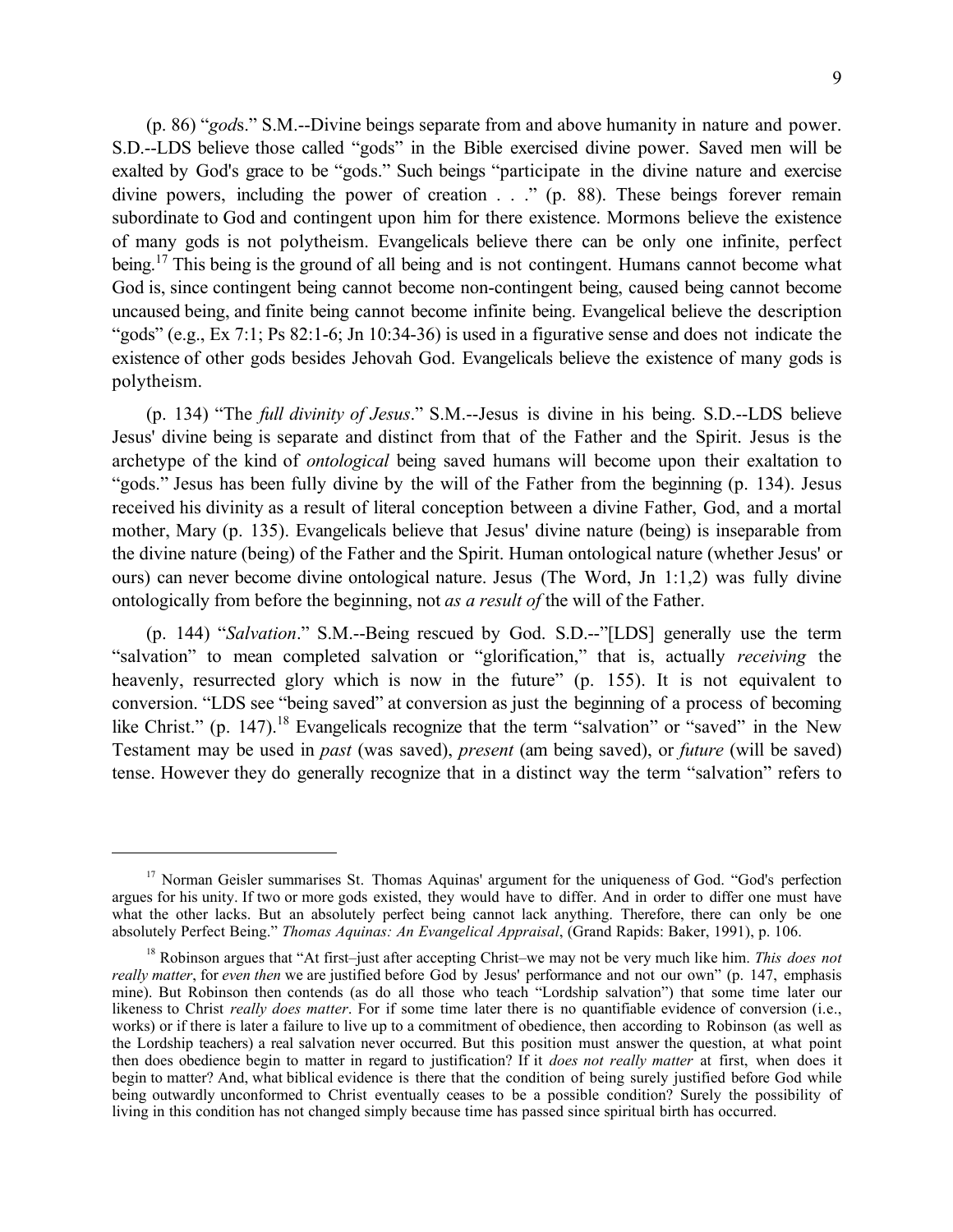the initial event of conversion. This event is simultaneous with the *act* of justification by God and as such is not the beginning of a process of justification but of sanctification.

(p. 155) "*Salvation by works*." S.M.--Being rescued by God as the result of works. S.D.-- LDS use this term to mean "keeping our Christian obligation to serve Christ and make him Lord of our lives *so as to* [emphasis mine] finally receive our promised blessing<sup>19</sup> at resurrection. . . . It is a positive term for serving and obeying Christ *after* conversion and not falling from grace" (p. 155). Evangelical use this term generally to mean "the false view that an individual can earn salvation or be justified by personal merit without needing to rely completely on Christ. . . . [It is] something erroneous that someone might attempt *before* or *instead of* coming to Christ" (p. 155).

(p. 156) "*Born again*." S.M.--An event associated in some way with salvation. S.D--LDS believe that "it is impossible to be born again without faith in Christ, repentance and baptism . . . these things *constitute* being born again" (p. 157-8). Obedience then is not a condition for being born again, but an *obligation* that being born again incurs (p. 157).<sup>20</sup> Evangelicals generally understand the term "born again" in reference to regeneration (receiving a new spiritual nature) of the believer. Its meaning is somewhat clearer in its more literal translation from John 3, "born from above." It is an exercise of divine power, not explicable in terms of human resources or efforts.21 Those who are being "born again" are as entirely passive in spiritual birth as they are in physical birth.

#### **CONCLUSION**

Robinson states that "common ground here to both Evangelicals and Mormons is found in an attempt to be loyal to the New Testament gospel, *though we certainly understand it differently*" (p. 60, emphasis mine). Certainly it is admirable to attempt to find common ground with those with whom we disagree. But to attempt dismiss differences by equivocation precisely at the point of disagreement is at best irresponsible, at worst deceptive. Another Jesus is another Jesus, and another gospel is another gospel regardless the respective loyalty to them. Unfortunately, by obscuring the exegetical, theological and philosophical differences between Evangelical and Mormons, *How Wide the Divide?* in fact only perpetuates the ecumenical divide it attempts to bridge. Only by clearly deliniating these differences can Evangelical/Mormon dialogue concerning the true New Testament gospel ever be fruitful.

<sup>&</sup>lt;sup>19</sup> If by "promised blessing" Robinson means "our rewards for faithful service," then Evangelicals could agree. However, from the context of Robinson's theology "promised blessing" means the consummation of our justification and right to be children of God. With this Evangelicals must disagree since works can in no way be the cause ("so as to"), before or after conversion, of receiving justification.

 $20$  Robinson clearly bends LDS theology as far as possible towards an Evangelical understanding of justification. But the position he articulates in this book is very similar in many respects to Roman Catholicism in that it stops short of justification by grace *alone* through faith *alone*. In both systems works are not a prerequisite for being born again (regeneration), but they are backloaded into justification as a requirement on man's part. In LDS soteriology the requirement takes the form of an "obligation to stay in the gospel covenant" (p. 159). In Roman Catholic soteriology it takes the form of "progressive justification" by participation in the sacraments.

<sup>21</sup> *The Concise Evangelical Dictionary of Theology,* 1991 ed., s.v. "Regeneration," 425.